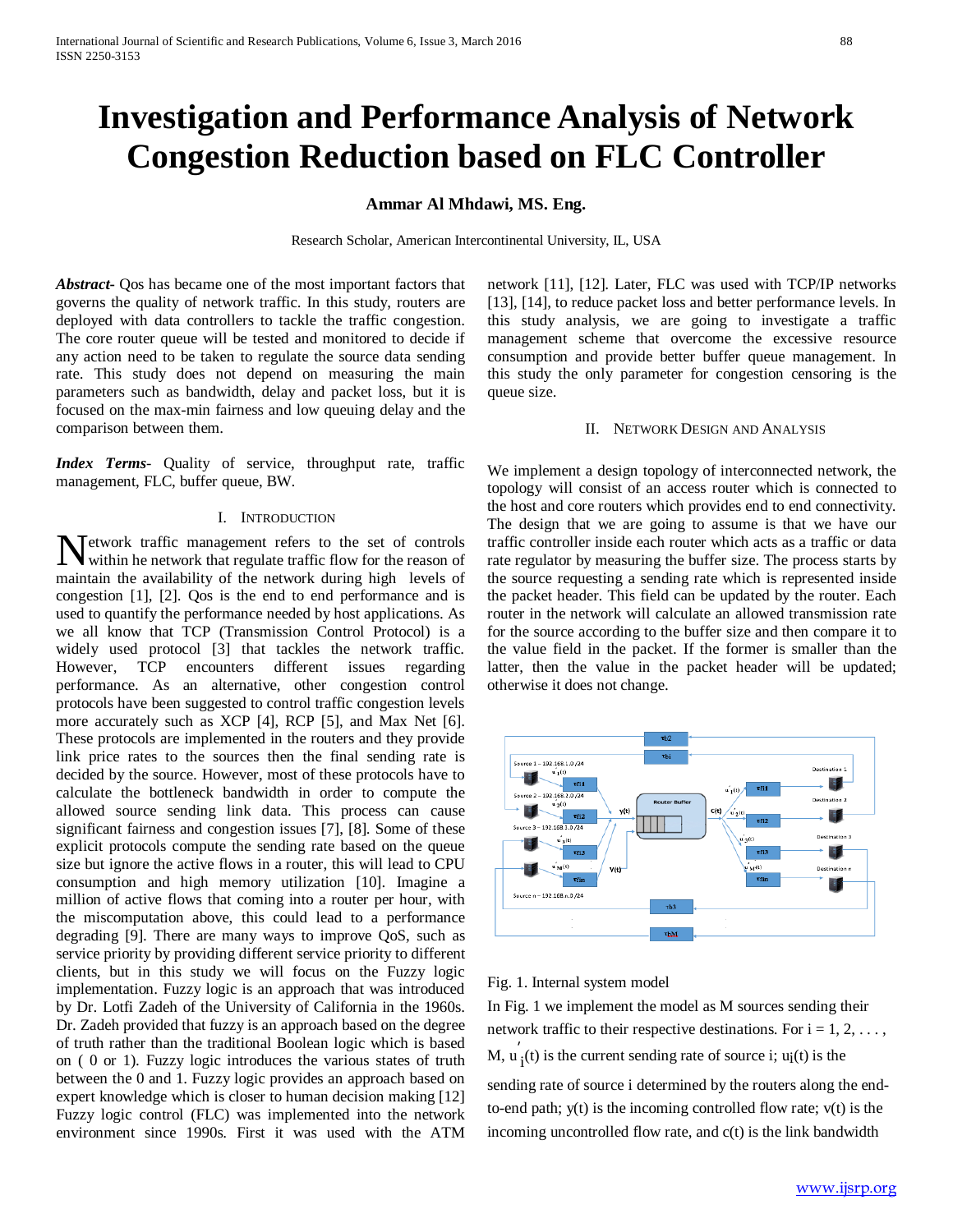(measured in bps). For a particular source-destination pair i,  $\tau_{\text{f}11}$ is the time delay of a packet from source i to the router, and  $\tau_{\text{f12}}$ is the time delay of the packet of source i from the router to the destination i, and  $\tau_{bi}$  is the feedback delay from destination i back to source i. As we can see,  $\tau_{pi} = \tau_{fi1} + \tau_{fi2} + \tau_{bi}$  is the RTPD (Round Trip Propagation Delay). Let q(t) be the router buffer size. The variations in  $y(t)$  and/or  $c(t)$  can cause changes in the queue size of a router, as expressed in the following equation: We assume that the destination have enough space to receive any data from the source to eliminate any issues that may be caused by the destination on the source when requesting a sending rate. Also the sending process in this scheme will be based on the FIFO (First-In-First-Out). The following formulas is based on the block diagram below:

#### III. FLC CONTROLLER SCHEME

# *A. Design Overview*

In Fig. 2., The Target Buffer Occupancy  $q_0 > 0$  is what we look for to achieve during congestion periods. The error can be represented in  $e(t) = q_0 - q(t)$ . In order to remove the steady state error, we choose the integration of e(t) as the other input of the controller, i.e.  $g(e(t)) = u_i(t-\tau_i)$ . In times of heavy traffic conditions, the controller will calculate the allowed sending rate  $u_i(t)$  for flow i according to the current buffer size so that  $q(t)$  can be stabilized around q $\alpha$ . The buffer size  $q(t)$  is the only parameter each router needs to measure in order to complete the control process.

# *B. FLC control process flow and Network implementation*

The process works as the sources request the desired sending rate in the packet header [6]. The router then receives the packet and examine the header. The FLC in the router will compute the u(t) and compare it with the request rate in the packet header, if  $u(t)$  < request rate, it means that the link does not have enough bandwidth to fulfil the requested rate, then the FLC will update the request rate field with u(t).

In this study we have a simple network topology represented by two main core routers and 30 subnets (sources) and link is a Gig Ethernet. Each of the sources run different applications varies form http and ftp applications. Now, in order to make a congestion zone, each subnet need to send 20 flows at time. The packet size is different here, for http is ranging between [800 – 1300] bytes and for ftp is 1024 bytes. The https session has better performance than the ftp session. FTP session are knowing as slow and has lower throughput than the http. As we see in the Fig 3,4&5.

$$
\dot{q}(t) = \begin{cases} y(t) + v(t) - c(t) & q(t) > 0 \\ [y(t) + v(t) - c(t)]^{+} & q(t) = 0 \end{cases}
$$







Fig. 3. FTP throughput rate at a high level bandwidth



Fig. 4. FTP download response time at low level bandwidth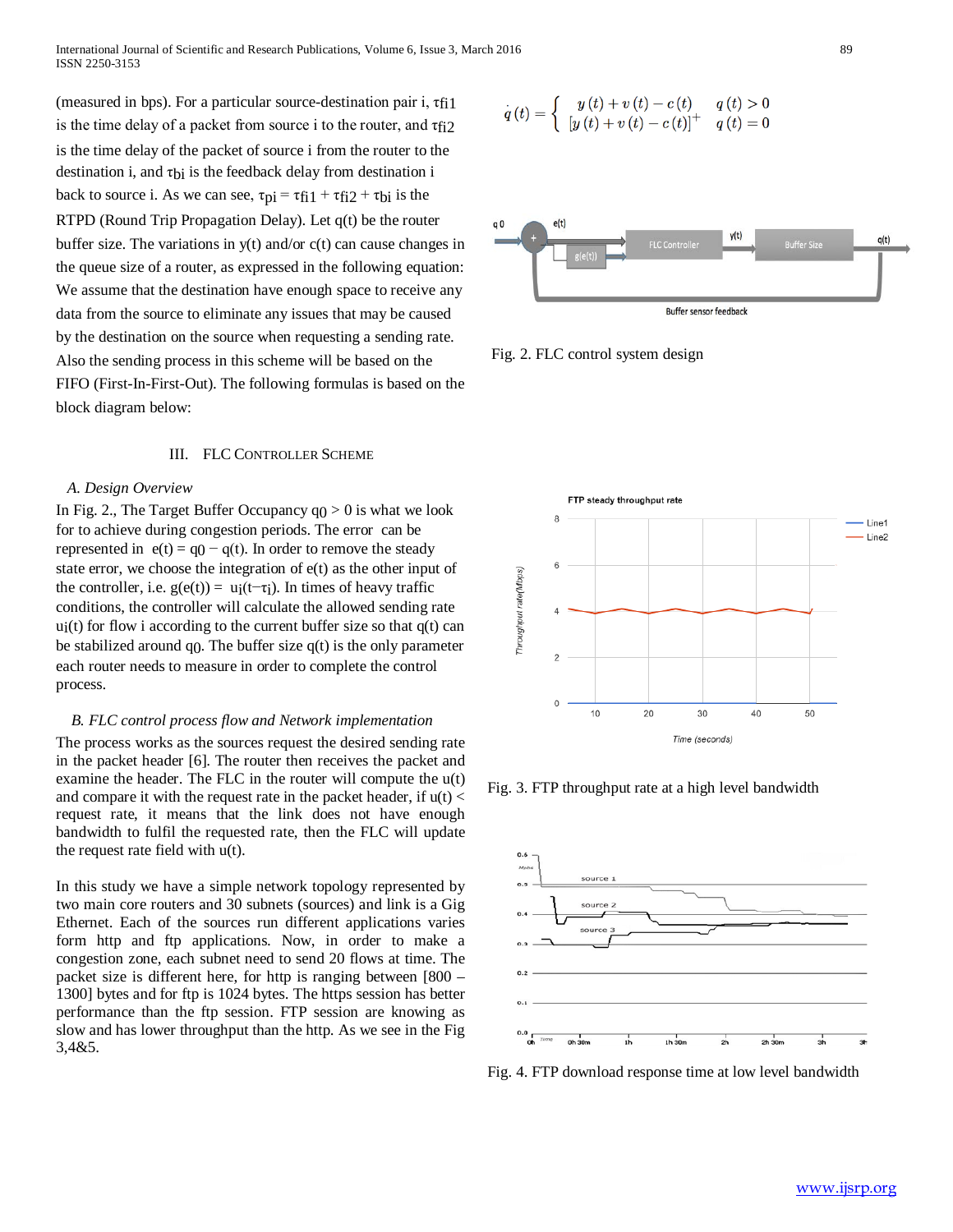

Fig. 5. HTTP throughput rate

The buffer capacity in this design will be assumed to be 60,000 packets, bandwidth  $c(t)$  is 5Gpbs,  $q0=6000$  packets, and 5 of the subnets will be sending 5 ftp traffic as following (11.44, 22.95, 45.89, 91.80, 131) Mbps. In the Fig. 6., it shows the comparison between the actual bandwidth and the reference bandwidth in regards to the active flows, as we can see that not that much difference between the actual and the reference bandwidth but the big change that happens is when the the controller has to reduce the bandwidth c(t) in order to mange the queue buffer size in regards to the big active flows that comes in from the source.



Fig. 6. (taken from reference [15] written by Liu and yang) Reference and actual BW comparison.

Now, the five FTP sources that we talked about previously will have different request rates. As we see in Fig. 8., source 1,2,3 &4 remain unchanged in regards to the throughput. However, source 5 rate is increases to 129.38 Mpbs from 90.21Mbps, also another change happens at t=40s to maintain regular throughput rate but it goes up again at t=60 due to high data flow request. In Fig. 7., the throughput rate fluctuates with the buffer size. As we see in t=20, the throughput is high, then the buffer size is low due to fast packet processing, but at t=40, buffer level increase and throughput goes down.



Fig. 7. Buffer size occupancy levels



Fig. 8. (taken from reference [15] written by Liu and yang) represents source sending rates in regards to throughput.

# IV. CONCLUSION

In this study analysis, a good performance has been shown by the FLC controller. The study focused on different BW levels and focused on showing the changes the occur to the throughput and in regards to the buffer size. Also the Max-Min fairness showed that the FLC can maintain the max output in a typical situation if we neglect the delay factors. The FLC showed also a buffer resource management by maintaining a reasonable buffer level in the situation of congestion. This study was focused only on one factor which is buffer size parameter that is managed by the FLC. There are lots of other factor that could be implemented as well in this study for future work keeping in mind that more parameters mean more CPU and memory utilization and more estimation. Packet flow and measurement was done using Wire Shark and Packet Sniffers. Topology was designed using Net Block Design application.